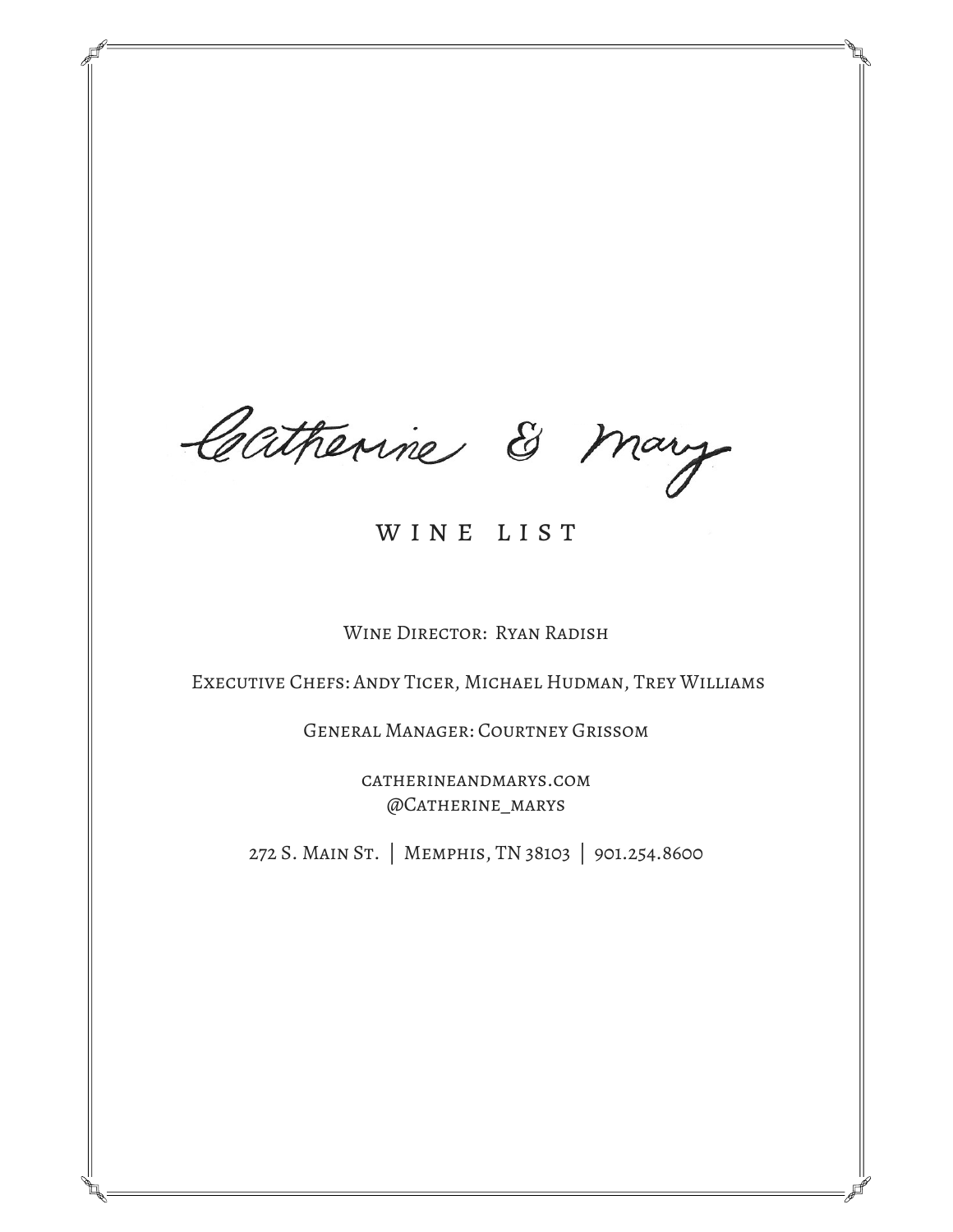### b y t h e g l a s s

### **S p a r k l i n g W i n e s**

| LE VIGNE DI ALICE, "OSE," ROSE BRUT NATURE, MARZEMINO-GLERA, VENETO16 |
|-----------------------------------------------------------------------|
|                                                                       |

## **W h i t e W i n e s**

# **R o s é W i n e s**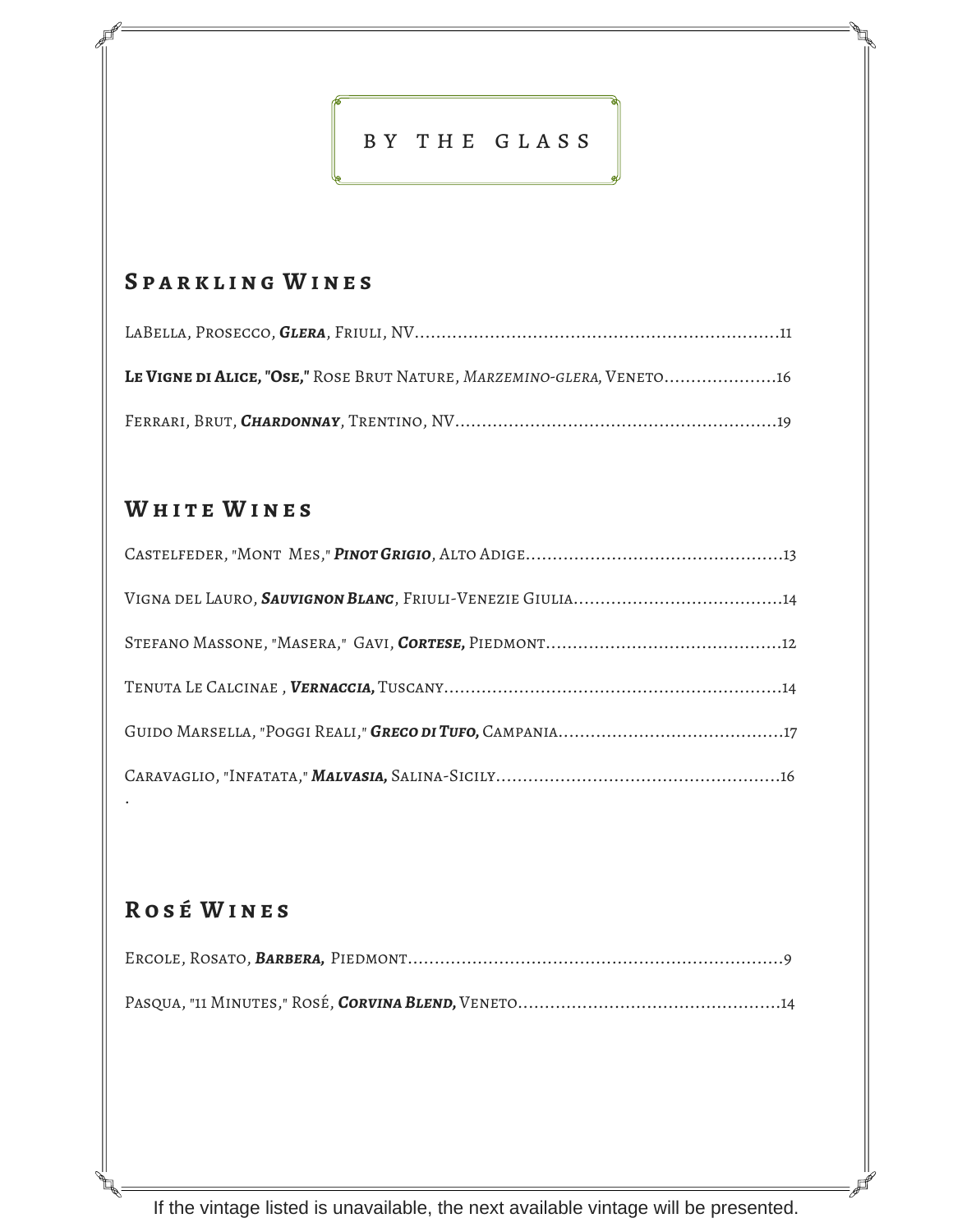#### b y t h e g l a s s

# **R e d W i n e s**

| ROCCA DI MONTEGROSSI, CHIANTI CLASSICO, SANGIOVESE BLEND, TUSCANY17        |
|----------------------------------------------------------------------------|
|                                                                            |
|                                                                            |
| CIACCI PICCOLOMINI, "TOSCANA ROSSO," SANGIOVESE BLEND, TUSCANY12           |
| TENUTA DI ARCENO, "IL FAUNO DI ARCANUM," MERLOT-CAB FRANC BLEND, TUSCANY17 |
| ROTH CELLARS, CABERNET SAUVIGNON, ALEXANDER VALLEY-CALIFORNIA16            |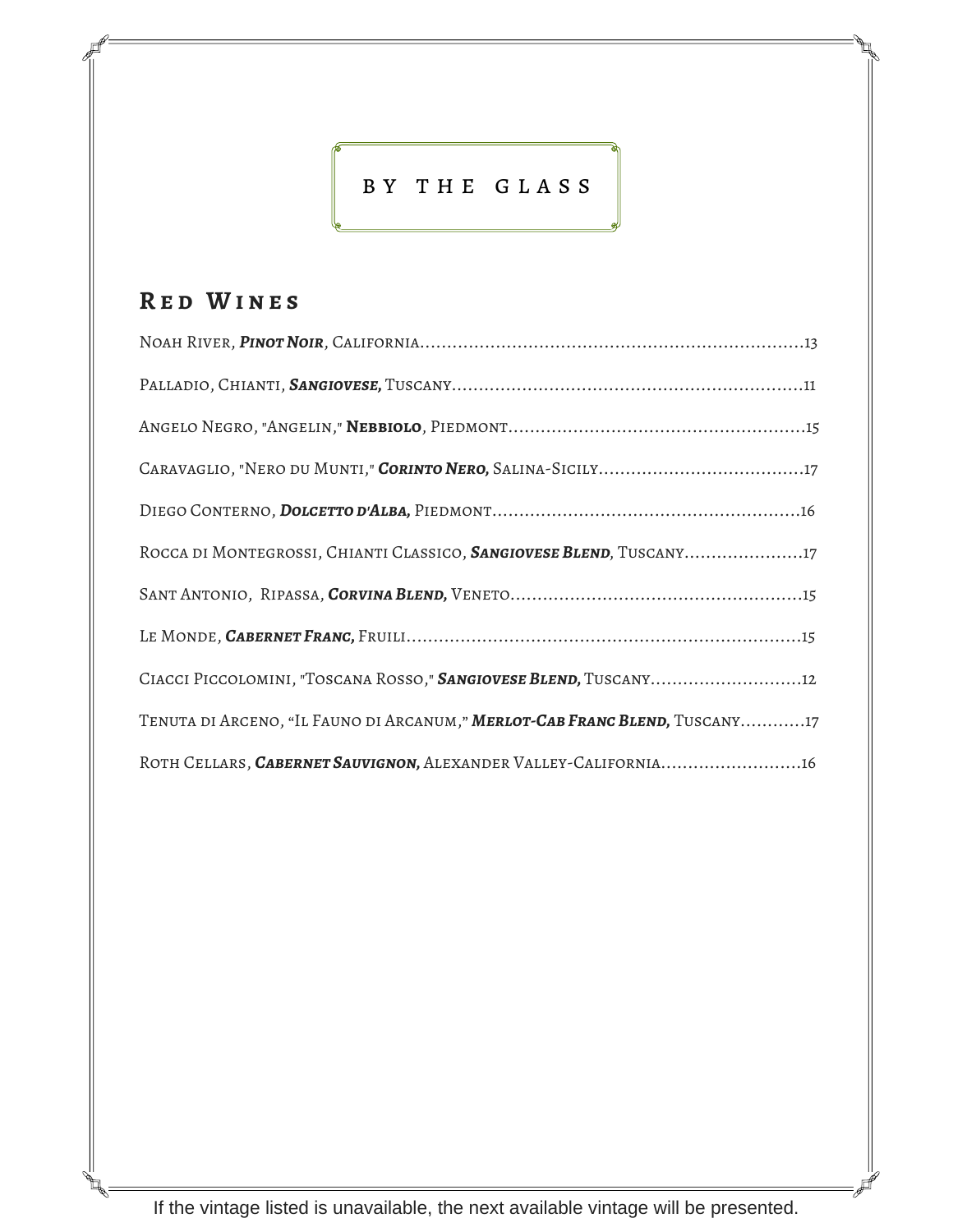### s p a r k l i n g

#### **\*\*Fresh & Fruity\*\***

| VENETO - LE VIGNE DI ALICE, "OSE," ROSE BRUT NATURE, MARZEMINO-GLERA64             |  |
|------------------------------------------------------------------------------------|--|
| <b>EMILIA-ROMAGNA-</b> GRAZIANO, "FONTANA DEI BOSCHI," LAMBRUSCO GRASPAROSSO, MV92 |  |

#### **\*\*Tart & Dry\*\***

| LIGURIA - DURIN, "BASURA RIUNDA," ZERO DOSAGE, PIGATO, 2007132 |  |
|----------------------------------------------------------------|--|

#### **\*\*Rich & Toasty\*\***

**ALTO ADIGE -** Ferrari, Metodo Classico, Brut, *Chardonnay,* MV..............................76 FRANCE - PAUL BARA, BRUT RESERVE, GC, *PINOT NOIR BLEND*, CHAMPAGNE, MV..........80 (375ML) FRANCE - EGLY-OURIET, BRUT, GC, *PINOT NOIR BLEND*, CHAMPAGNE, MV........................230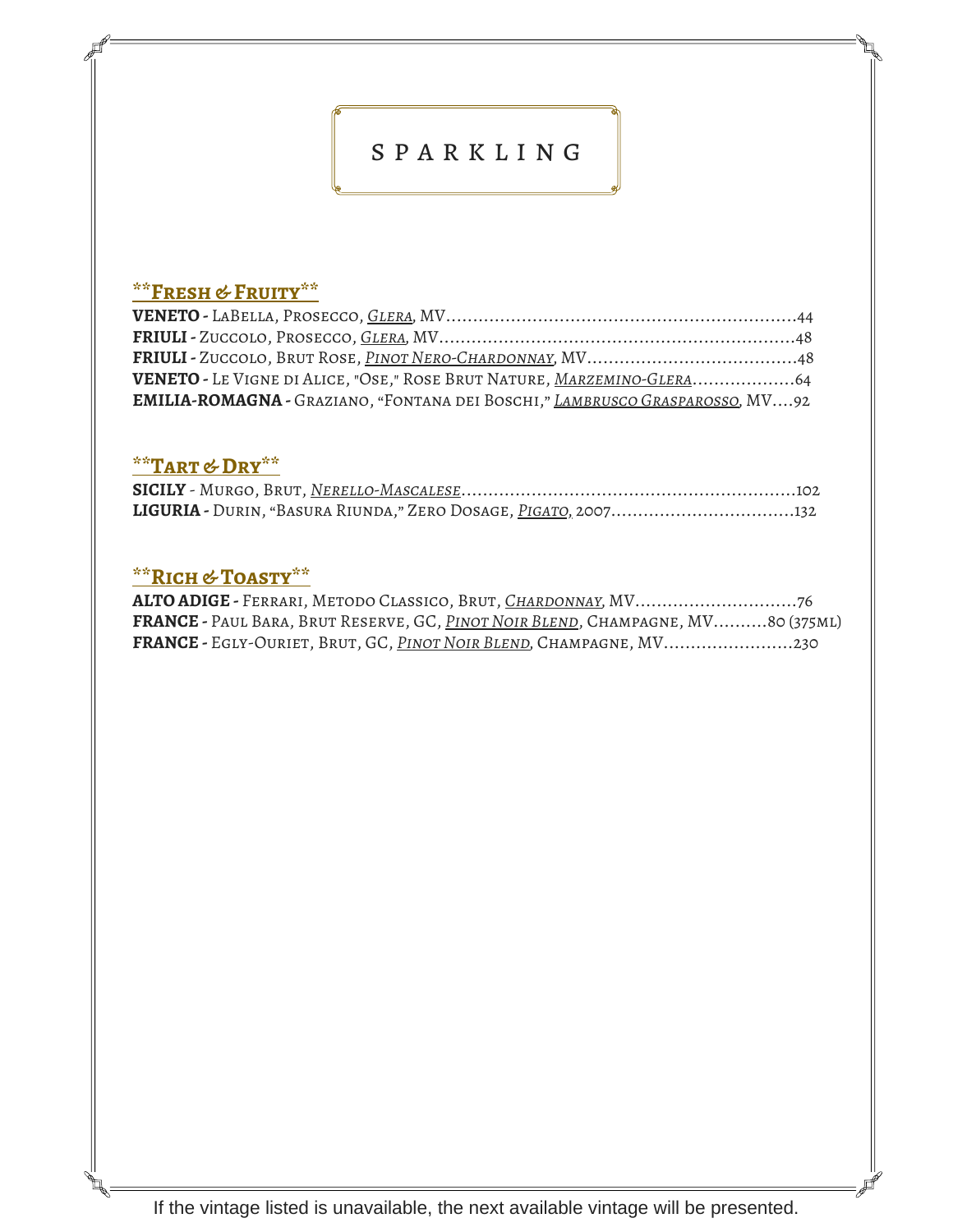# WHITE WINES

# **Italy**

### **\*\*Bright & Zesty\*\***

## **\*\*Earthy & Mineral\*\***

# **\*\*Ripe & Fruit-Forward\*\***

| FRIULI - BORGO DEL TIGLIO, "MILLEUVE," CHARDONNAY-FRIULANO BLEND, 201950 |  |
|--------------------------------------------------------------------------|--|
|                                                                          |  |

### **\*\*Salty & Briny\*\***

| LIGURIA - BISSON, "MAREA," BOSCO-VERMENTINO-ALBAROLA, CINQUE TERRE, 201990 |  |
|----------------------------------------------------------------------------|--|
|                                                                            |  |
| SICILY - CARAVAGLIO, "OCCHI DI TERRA," MALVASIA DELLE LIPARI, 2018         |  |
| LIGURIA - CASA SABAINO, "NOSTRALINO," VERMENTINO BLEND, PORTOFINO, 201586  |  |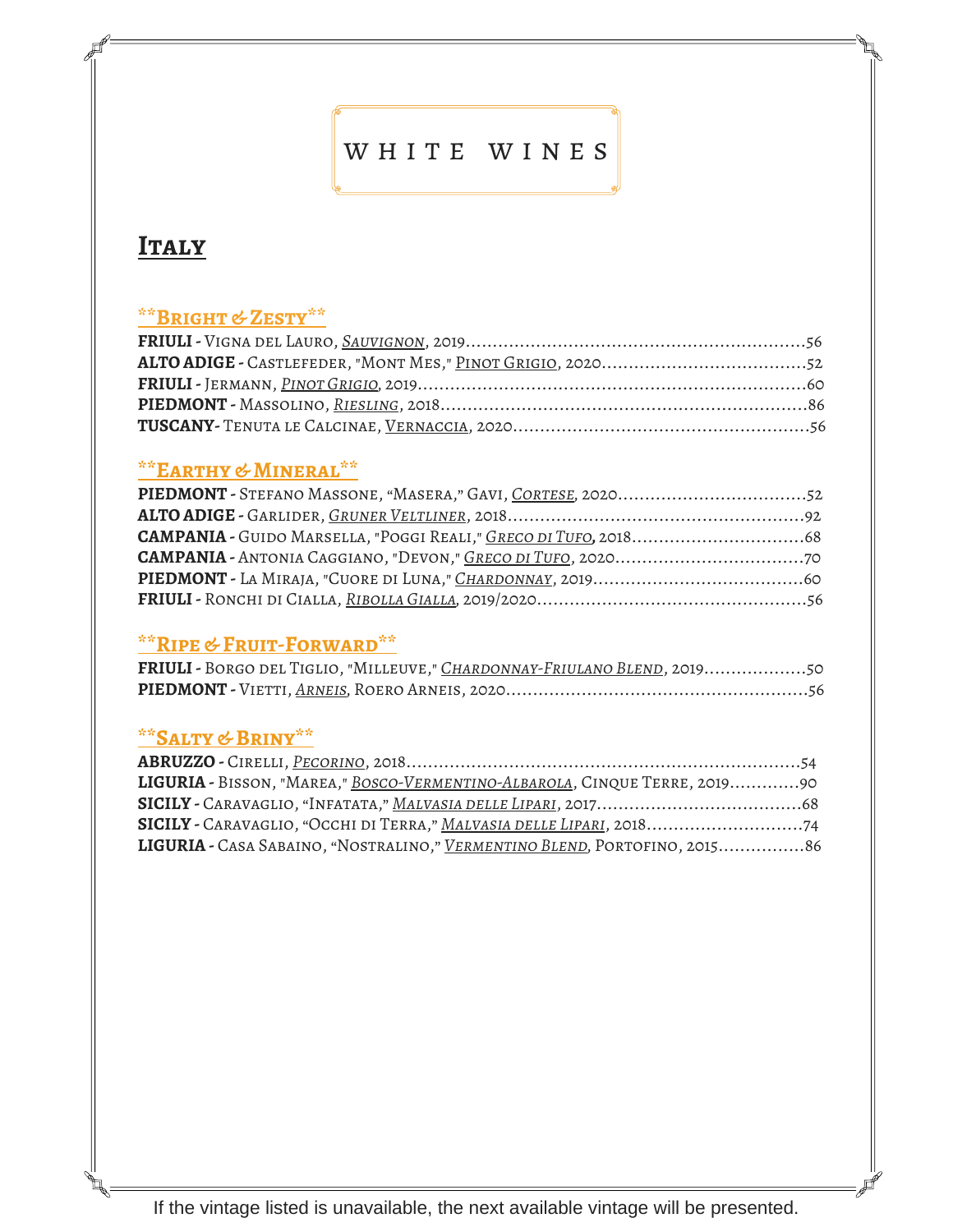# WHITE WINES

# **Italy, cont...**

## **\*\*Rich & Creamy\*\***

| ALTO ADIGE - J HOFSTATTER, "BARTHENAU - SAN MICHELE," PINOT BIANCO, 201688 |  |
|----------------------------------------------------------------------------|--|
|                                                                            |  |
|                                                                            |  |
|                                                                            |  |

## **\*\*Wild & Funky\*\***

| ALTO ADIGE - RADOAR, MULLER THURGAU, VIGNETI DELLE DOLOMITI, 201968           |  |
|-------------------------------------------------------------------------------|--|
|                                                                               |  |
|                                                                               |  |
| LAZIO - MONASTERO SUORE CISTERCENSI, "COENOBIUM," TREBBIANO-GRECHETTO, 201668 |  |
|                                                                               |  |
|                                                                               |  |
|                                                                               |  |
|                                                                               |  |
|                                                                               |  |
|                                                                               |  |
|                                                                               |  |
|                                                                               |  |
| UMBRIA - PAOLO BEA, "SANTA CHIARA," GRECHETTO-MALVASIA BLEND, 2012136         |  |
|                                                                               |  |
|                                                                               |  |
|                                                                               |  |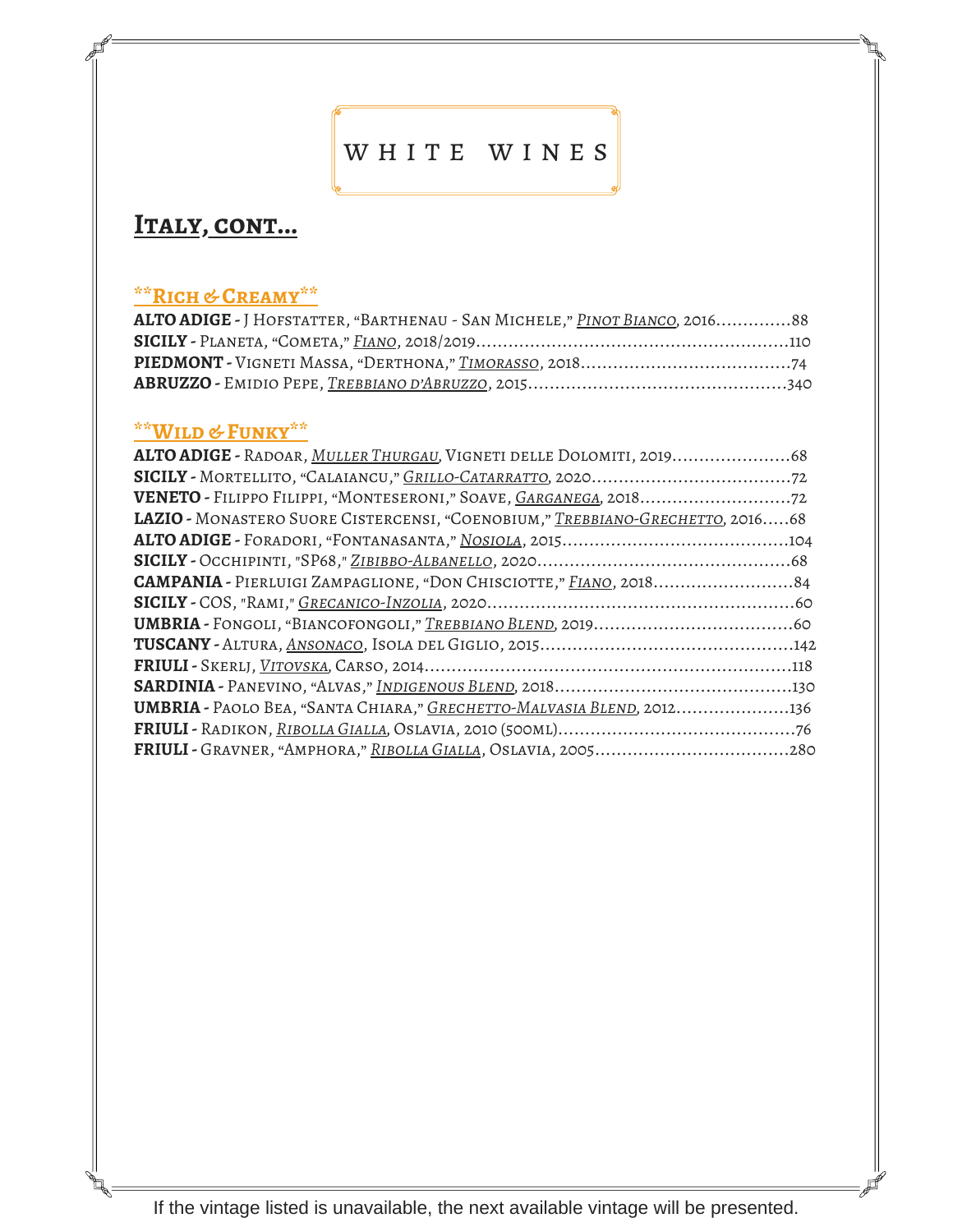# w h i t e w i n e s

# **Non-Italian**

| CALIFORNIA - MASSICAN, "ANNIA," TOCAI FRIULANO BLEND, NAPA VALLEY, 202082 |  |
|---------------------------------------------------------------------------|--|
| FRANCE - ALBERT BOXLER, EDELZWICKER, SYLVANER-AUXERROIS, ALSACE, 201872   |  |
|                                                                           |  |
| GERMANY - DONNHOFF, "OBERHAUSER LEISTENBERG," KABINETT, RIESLING, 201778  |  |
|                                                                           |  |
|                                                                           |  |
|                                                                           |  |
|                                                                           |  |
|                                                                           |  |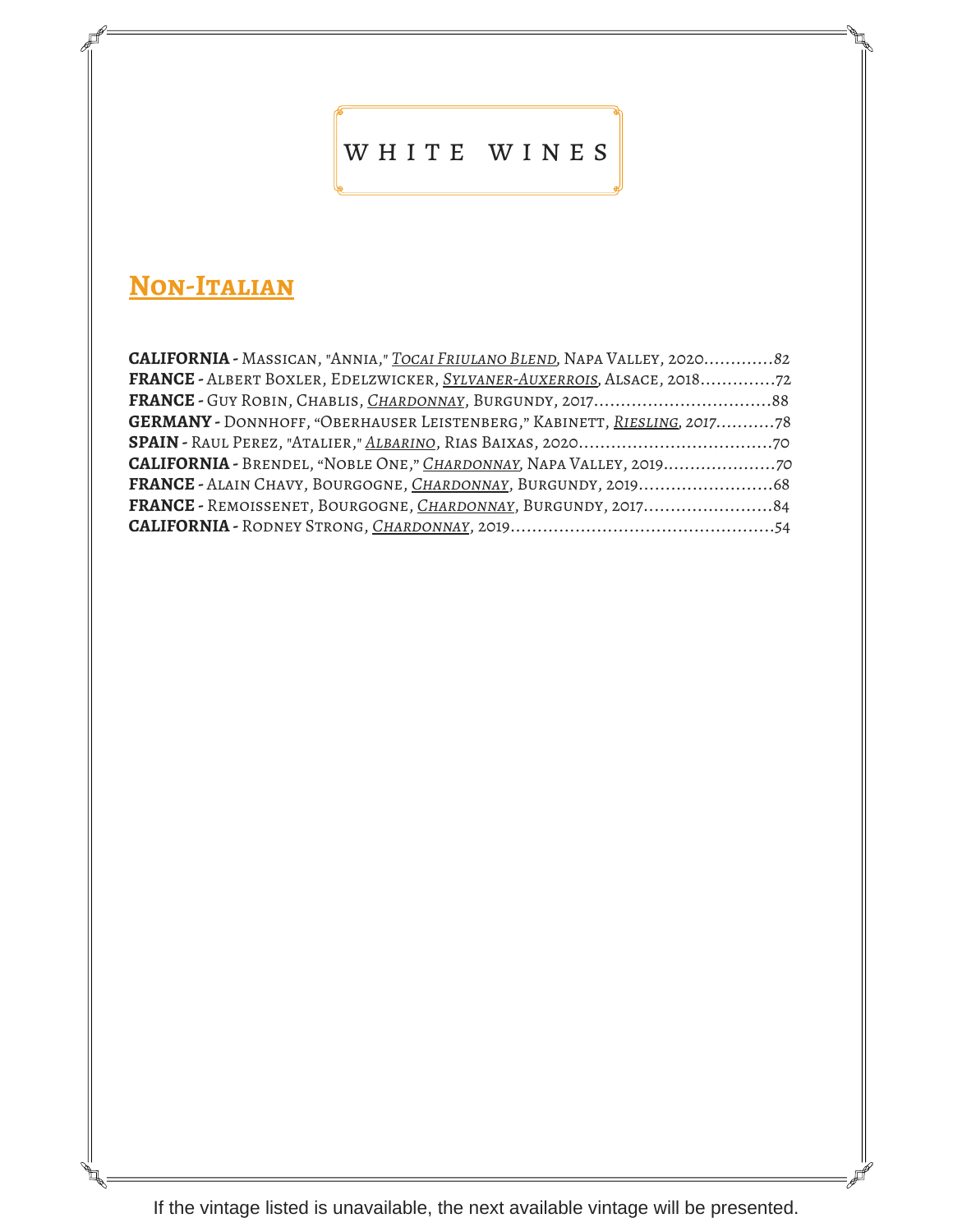# r o s e w i n e s

# **\*\*Italy\*\***

| <b>SICILY</b> - TERRE NERE, ETNA ROSATO, NERELLO MASCALESE-NERELLO CAPPUCCIO, 202066 |  |
|--------------------------------------------------------------------------------------|--|
|                                                                                      |  |
|                                                                                      |  |
|                                                                                      |  |
|                                                                                      |  |

# \*\***Non-Italian\*\***

| <b>SPAIN -</b> AMEZTOI, "RUBENTIS," HONDARRABI BELTZA, GETARIAKO TXAKOLINA, 202064  |
|-------------------------------------------------------------------------------------|
| <b>CALIFORNIA -</b> MARGERUM, "RIVIERA ROSE," GRENACHE BLEND, SANTA BARBARA, 201956 |
| CALIFORNIA - MATTHIASSON, GRENACHE-SYRAH-MOURVEDRE-COUNOISE, 202064                 |
| FRANCE - TERREBRUNE, BANDOL, MOURVEDRE-GRENACHE BLEND, PROVENCE, 201598             |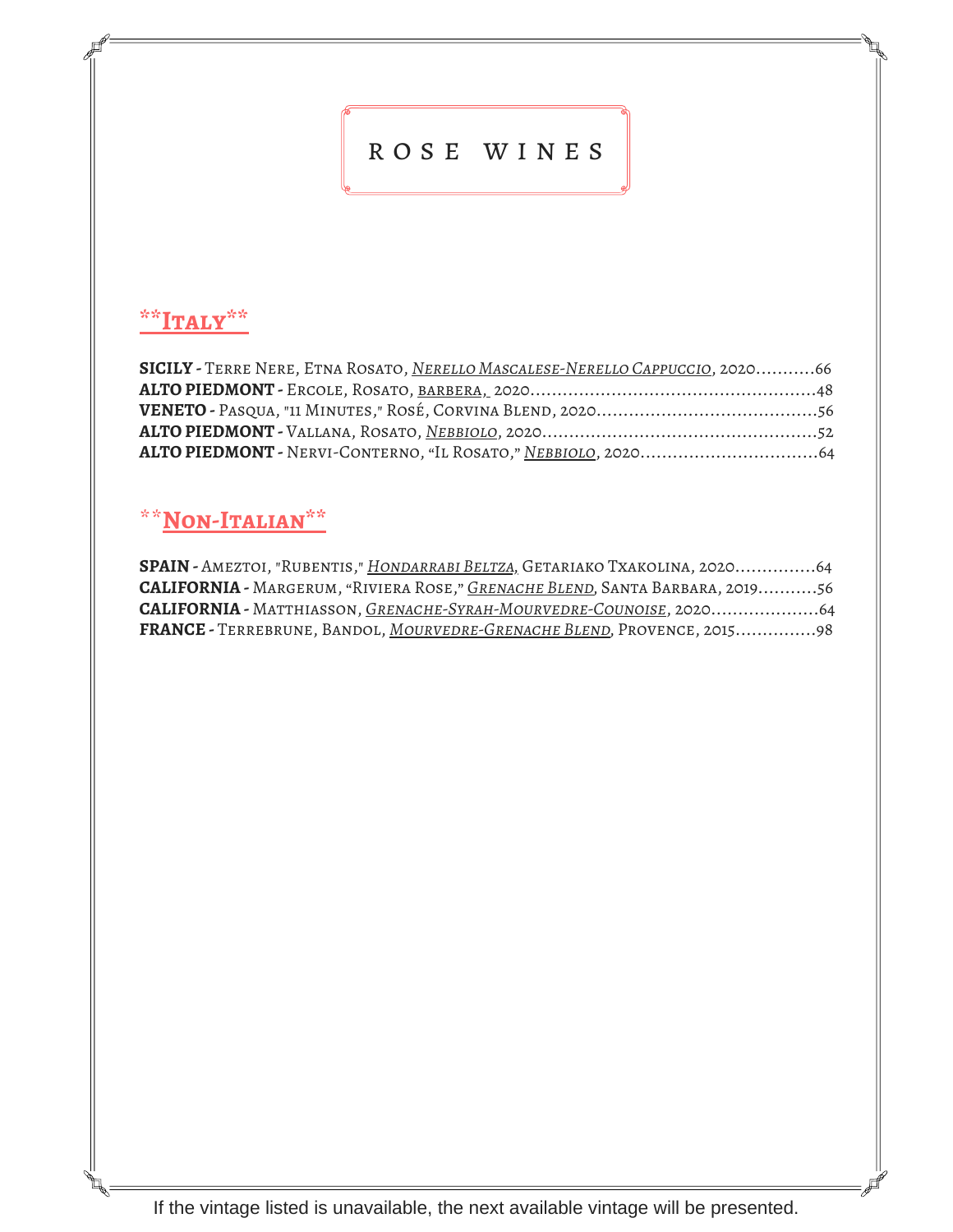# **italy**

## **\*\*The Classics\*\***

| <b>CHIANTI CLASSICO RISERVA - CASTELLO DI VOLPAIA, SANGIOVESE, 201832</b>                |
|------------------------------------------------------------------------------------------|
| <b>CHIANTI CLASSICO G. S. - ROCCA MONTEGROSSI, "SAN MARCELLINO," SANGIOVESE, 2014152</b> |
|                                                                                          |
| DOLCETTO - SAN FEREOLO, "VIGNE DOLCI," DOLCETTO, DOGLIANI, 201766                        |
|                                                                                          |
|                                                                                          |
|                                                                                          |
| LANGHE NEBBIOLO - ANGELO NEGRO, "ANGELIN," NEBBIOLO, 201956                              |
|                                                                                          |
|                                                                                          |
|                                                                                          |
|                                                                                          |
|                                                                                          |
|                                                                                          |
|                                                                                          |
|                                                                                          |
| BAROLO - LUIGI VICO, "COMMUNE DI SERRALUNGA D'ALBA," NEBBIOLO, 2016178                   |
| BAROLO - FRATELLI ALESSANDRIA, "COMMUNE DI VERDUNO," NEBBIOLO, 2017142                   |
|                                                                                          |
| BAROLO - RENATO CORINO, "COMMUNE DI LA MORRA," NEBBIOLO, 2016110                         |
|                                                                                          |
| BAROLO - DOMENICO CLERICO, "CIABOT MENTIN," NEBBIOLO, 2012216                            |
| BAROLO - LUIGI EINAUDI, "TERLO - COSTA GRIMALDI," NEBBIOLO, 2016210                      |
| BRUNELLO DI MONTALCINO - CIACCI PICCOLOMINI D'ARAGONA, SANGIOVESE, 2017152               |
|                                                                                          |
| BRUNELLO DI MONTALCINO RISERVA - STELLA DI CAMPALTO, SANGIOVESE, 2009320                 |
| MERLOT - BORGO DEL TIGLIO, "ROSSO DELLA CENTA," MERLOT, FRIULI, 2015294                  |
| TUSCAN BLEND - CIACCI PICCOLOMINI D'ARAGONA, "TOSCANA ROSSO," SANGIOVESE48               |
| TUSCAN BLEND - ARCENO, "IL FAUNO DI ARCANUM," MERLOT-CAB FRANC BLEND, 201868             |
| TUSCAN BLEND - VALGIANO, "PALISTORTE DI VALGIANO," SANGIOVESE BLEND, 201896              |
| TUSCAN BLEND - PODERE IL PALAZZINO, "BERTINGA," CABERNET SAUVIGNON BLEND, 201764         |
| TUSCAN BLEND - SETTE CIELI, "NOI 4," CABERNET SAUVIGNON BLEND, 2015114                   |
| TUSCAN BLEND - CASTELLO DI QUERCETO, "CIGNALE," CABERNET SAUVIGNON BLEND, 2011178        |
| TUSCAN BLEND - ARCENO, "VALADORNA," MERLOT-CABERNET SAUVIGNON BLEND, 2013188             |
| TUSCAN CABERNET SAUVIGNON - TOLAINI, "LEGIT," CABERNET SAUVIGNON, 2018108                |
| RIPASSO VALPOLICELLA - BUSSOLA, "CA' DEL LAITO," CORVINA BLEND, 201666                   |
|                                                                                          |
| VALPOLICELLA SUPERIORE - DAL FORNO ROMANO, CORVINA BLEND, 2013228                        |
|                                                                                          |
|                                                                                          |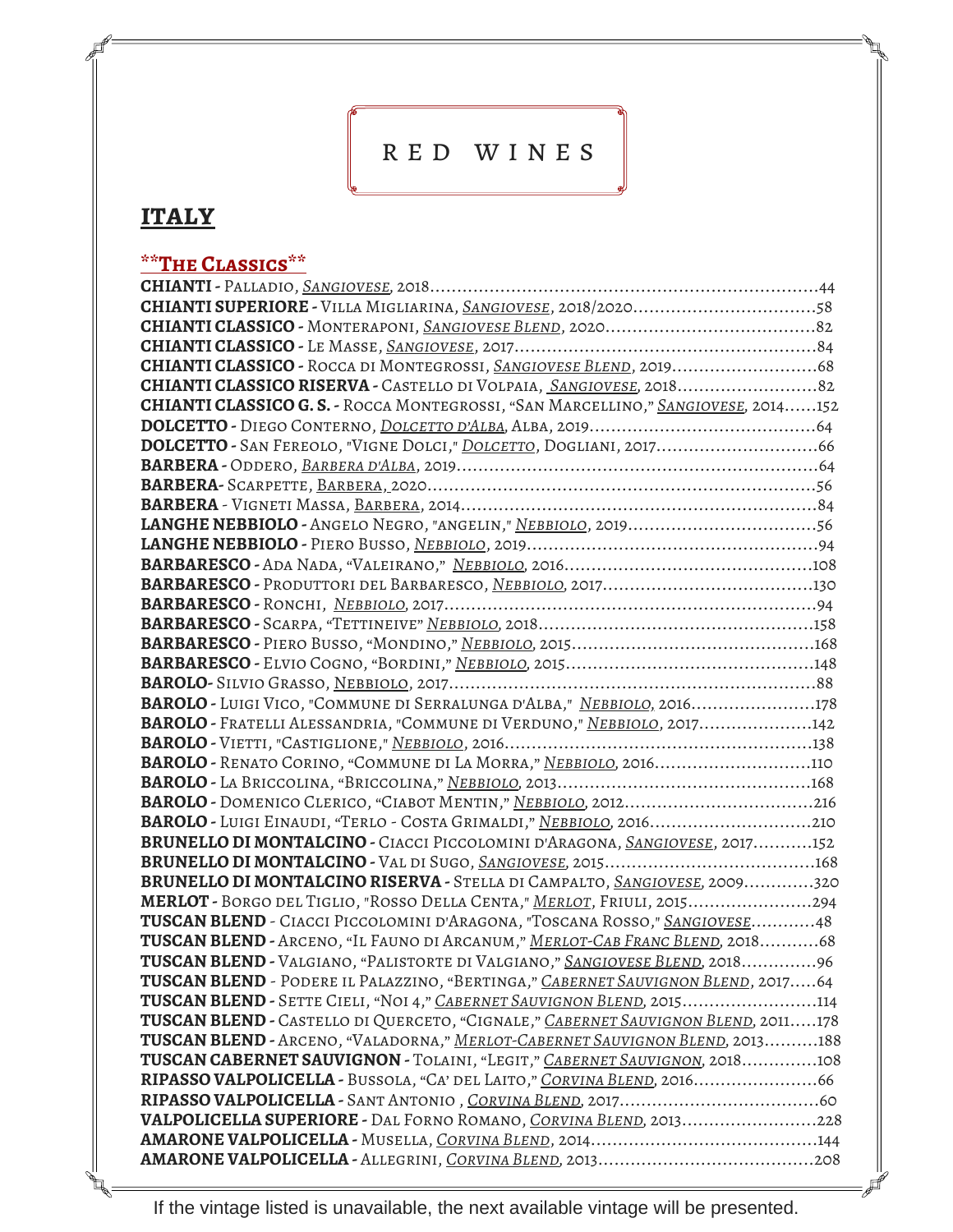# **Italy, cont...**

### **\*\*High-Altitude & Rustic\*\***

| ALTO ADIGE - CANTINA KURTATSCH, "SONNTALER," SCHIAVA GRIGIA, 201860          |  |
|------------------------------------------------------------------------------|--|
|                                                                              |  |
|                                                                              |  |
|                                                                              |  |
|                                                                              |  |
| VENETO - MUSELLA, VALPOLICELLA SUPERIORE, CORVINA BLEND, 2017/1860           |  |
|                                                                              |  |
| AOSTA VALLEY - FRANCO NOUSSAN, TORRETTE SUPERIORE, PETIT ROUGE-FUMIN, 201672 |  |
|                                                                              |  |
|                                                                              |  |
|                                                                              |  |
| EMILIA-ROMAGNA - CHIARA CONDELLO, SANGIOVESE, PREDAPPIO, 201866              |  |
| ALTO PIEDMONT - NERVI-CONTERNO, GATTINARA, NEBBIOLO, 2017134                 |  |

## **\*\*Volcanic & Mineral \*\***

| SICILY - TERRE NERE, "SAN LORENZO," NERELLO MASCALESE BLEND, MT ETNA, 2019142     |  |
|-----------------------------------------------------------------------------------|--|
| SICILY - ROMEO DEL CASTELLO, "VIGO," NERELLO MASCALESE BLEND, MT ETNA, 2016130    |  |
| SICILY - TORNATORE, "PIETRARIZZO," NERELLO MASCALESE, MT ETNA, 201684             |  |
| SICILY - I VIGNERI DI SALVO FOTI, NERELLO MASCALESE BLEND, MT ETNA, 201994        |  |
|                                                                                   |  |
|                                                                                   |  |
| BASILICATA - MUSTO CARMELITANO, "PIAN DEL MORO," AGLIANICO, 201566                |  |
|                                                                                   |  |
|                                                                                   |  |
| <b>CAMPANIA - LUIGI TECCE, "PURO SANGUE," AGLIANICO, TAURASI RISERVA, 2014196</b> |  |

### **\*\*Smoke & Spice \*\***

| PIEDMONT - FRATELLI ALESSANDRIA, "SPEZIALE," PELAVERGA, VERDUNO, 202070 |  |
|-------------------------------------------------------------------------|--|
|                                                                         |  |
|                                                                         |  |
|                                                                         |  |
|                                                                         |  |
|                                                                         |  |
|                                                                         |  |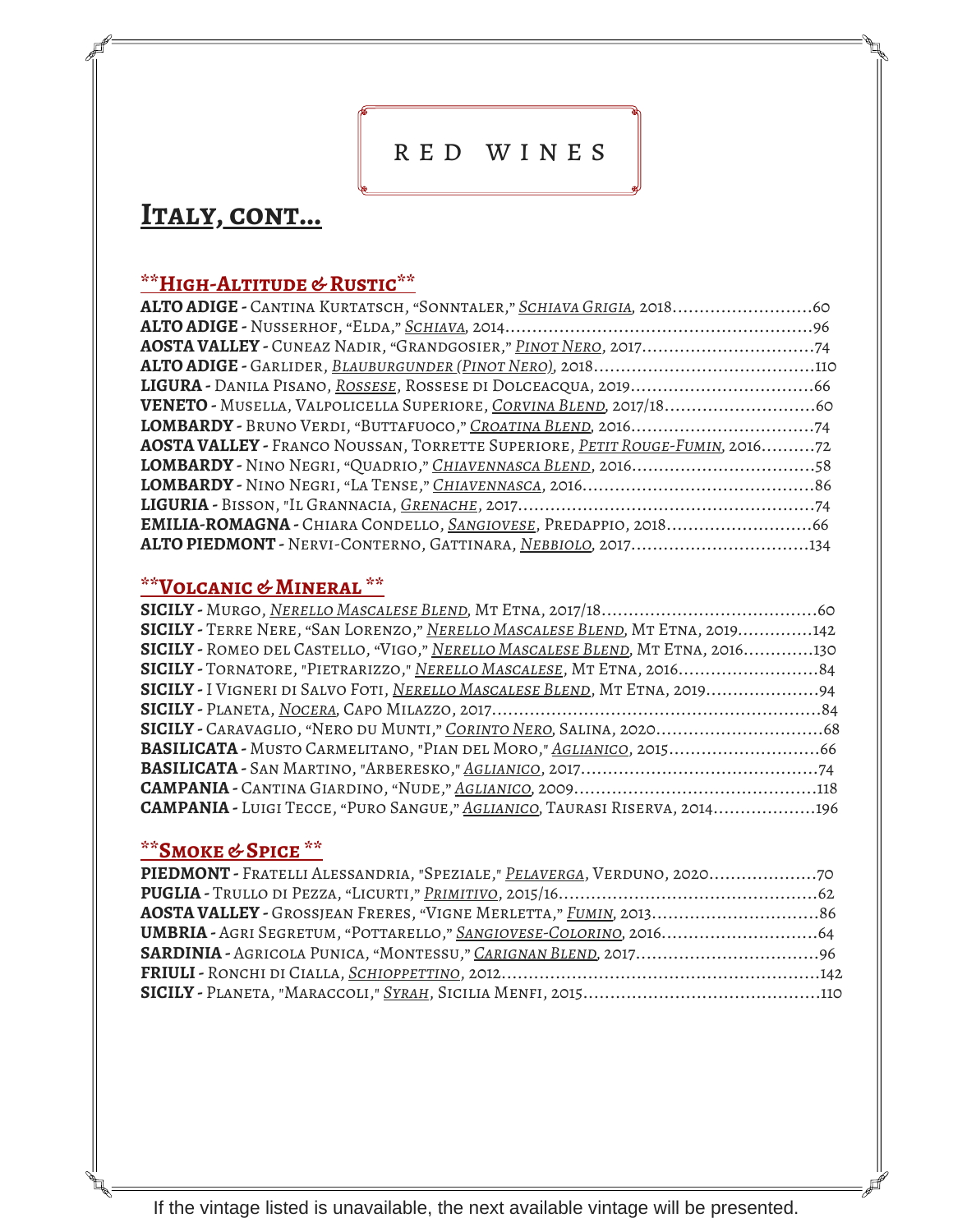# **Italy, cont...**

### **\*\*Wild & Funky \*\***

| TUSCANY - CERRETO LIBRI, "PADRONALE," ROSSO DI TOSCANA, SANGIOVESE, 2010118        |  |
|------------------------------------------------------------------------------------|--|
| CAMPANIA - AGNANUM, "PER'E PALUMM," PIEDIROSSO, CAMPI FLEGREI, 2018 88             |  |
|                                                                                    |  |
| CALABRIA - STATTI, LAMEZIA ROSSO, GAGLIOPPO-GRECO NERO-MAGLIOCCO, 201752           |  |
|                                                                                    |  |
| SICILY - OCCHIPINTI, "GROTTE ALTE," CERASUOLO DI VITTORIA, FRAPPATO BLEND, 2014148 |  |
| SICILY - OCCHIPINTI, "SICCAGNO," NERO D'AVOLA, VITTORIA, 2016/18102                |  |
| EMILIA-ROMAGNA - LA STOPPA, "MACCHIONA," BARBERA-BONARDA, 201196                   |  |
| SARDINIA - PANEVINO, "AXINA 'E' IXINAU," INDIGENOUS BLEND, 114                     |  |
|                                                                                    |  |
|                                                                                    |  |
|                                                                                    |  |
| <b>UMBRIA - FONGOLI, "SERPULLO," SAGRANTINO, MONTEFALCO ROSSO RISERVA, 201584</b>  |  |
| <b>UMBRIA - PAOLO BEA, "PAGLIARO," SAGRANTINO, MONTEFALCO SAGRANTINO, 2010200</b>  |  |
|                                                                                    |  |

## **\*\*Ripe & Fruit-Forward \*\***

| PUGLIA - COPERTINO, COPERTINO ROSSO RISERVA, NEGROAMARO BLEND, 201152    |
|--------------------------------------------------------------------------|
|                                                                          |
|                                                                          |
|                                                                          |
| TUSCANY - DONNA LAURA, "ALI," SANGIOVESE-CABERNET SAUVIGNON, 2019/2054   |
| TUSCANY - TUA RITA, "ROSSO DEI NOTRI," SANGIOVESE-CAB SAUV BLEND, 201966 |
| VENETO - ALLEGRINI, "PALAZZO DELLA TORRE," CORVINA BLEND, 201758         |
|                                                                          |
| LOMBARDY - NINO NEGRI, "5 STELLE," CHIAVENNASCA, SFORZATO, 2015244       |
|                                                                          |
|                                                                          |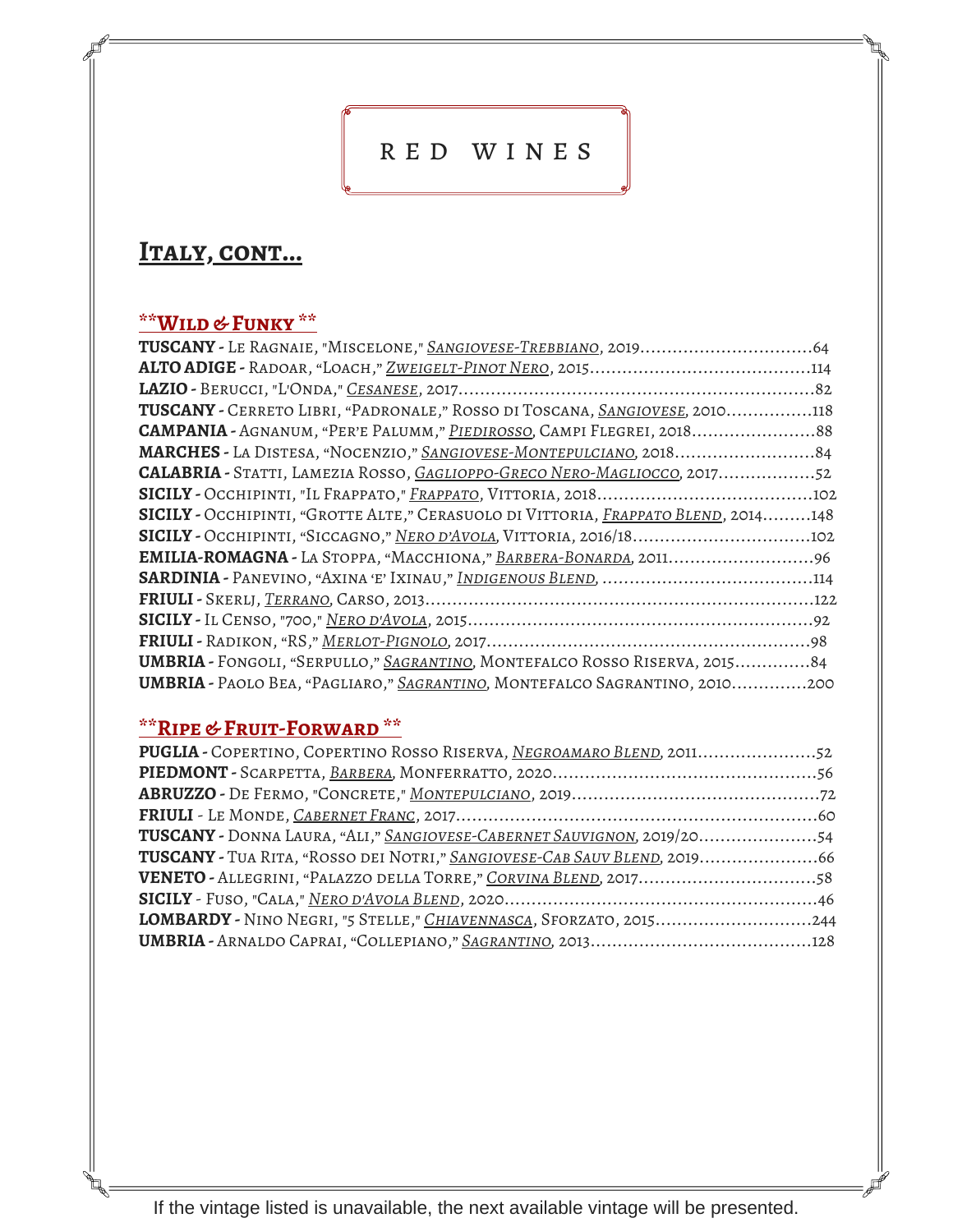$\mathbb{H}$ 

# **Non-Italian**

| OREGON - LINGUA FRANCA, "AVNI," PINOT NOIR, WILLAMETTE VALLEY, 2019                         |  |
|---------------------------------------------------------------------------------------------|--|
| OREGON - COOPER MOUNTAIN, "SPECIAL BARREL-AUCTION LOT," PINOT NOIR, 2016360                 |  |
|                                                                                             |  |
|                                                                                             |  |
| CALIFORNIA - COPAIN, "LES VOISINS," PINOT NOIR, ANDERSON VALLEY, 2016 88                    |  |
| <b>CALIFORNIA - ARISTA, PINOT NOIR, RUSSIAN RIVER VALLEY, 2016162</b>                       |  |
| OREGON - ANTICA TERRA, "ANTIKYTHERA," PINOT NOIR, EOLA-AMITY HILLS, 2014340                 |  |
| CALIFORNIA - ASHES & DIAMONDS, CABERNET FRANC, NAPA VALLEY, 2017182                         |  |
| <b>SPAIN -</b> LA VIZCAINA DE VINOS, "LAS GUNDINAS," <u>MENCIA BLEND,</u> BIERZO, 2018/1992 |  |
| FRANCE - CHATEAU AUNEY L'HERMITAGE, MERLOT-CAB SAUV, GRAVES-BORDEAUX, 201472                |  |
| <b>CALIFORNIA - BLUE ROCK, "BABY BLUE," CAB SAUV BLEND, ALEXANDER VALLEY, 201978</b>        |  |
| <b>CALIFORNIA - ROTH ESTATE, CABERNET SAUVIGNON, ALEXANDER VALLEY, 201976</b>               |  |
| <b>CALIFORNIA</b> - ASHES & DIAMONDS, "ROUGE," CAB FRANC BLEND, NAPA VALLEY, MV122          |  |
| <b>CALIFORNIA - APERTURE CELLARS, MALBEC-MERLOT, ALEXANDER VALLEY, 2017138</b>              |  |
| CALIFORNIA - HEITZ CELLARS, CABERNET SAUVIGNON, NAPA VALLEY, 2016178                        |  |